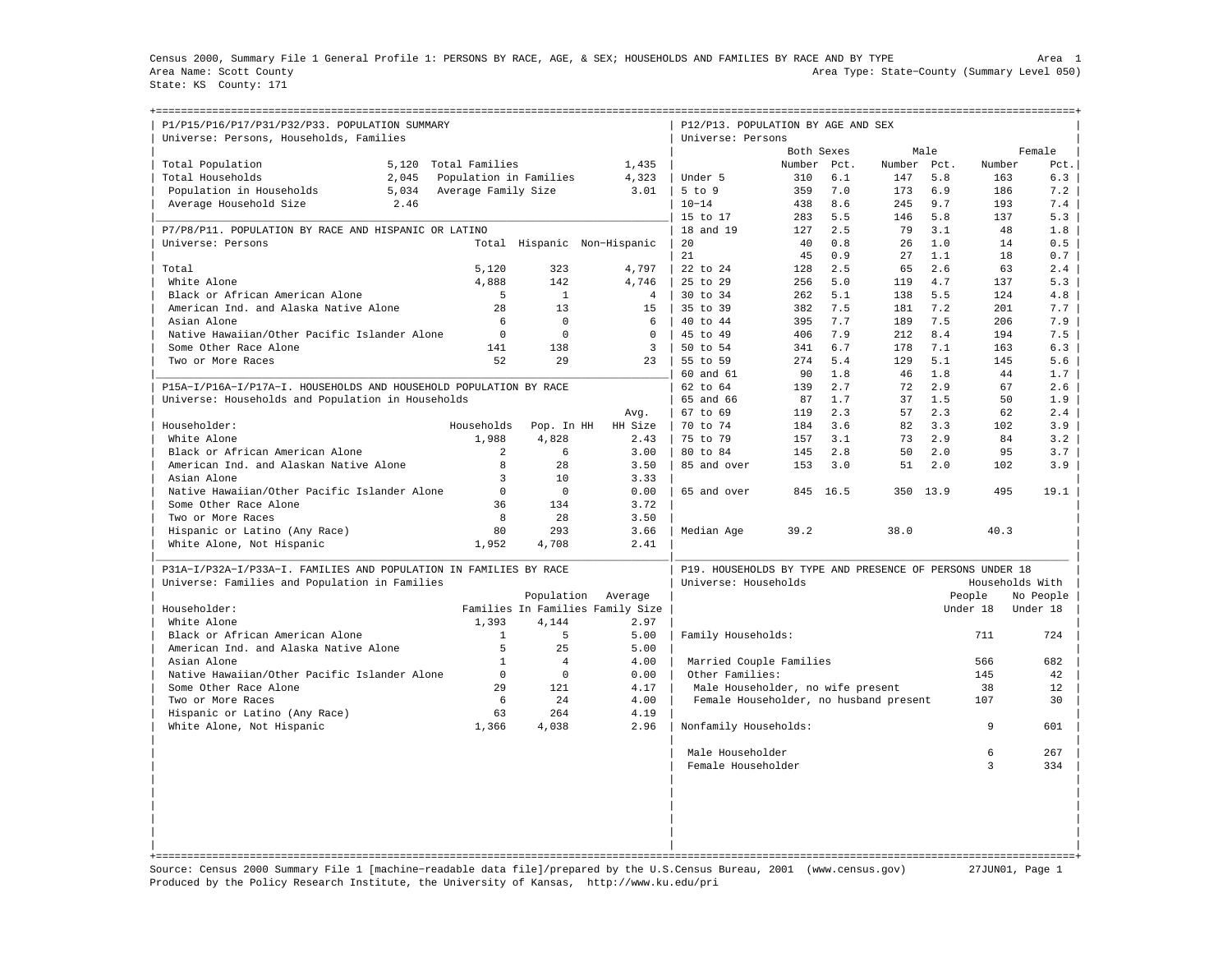State: KS County: 171

| P34/P35. FAMILY TYPE BY PRESENCE AND AGE  |          |                       | P27/P30. RELATIONSHIP BY HOUSEHOLD TYPE           |          |                | P28. RELATIONSHIP BY HOUSEHOLD TYPE      |                |
|-------------------------------------------|----------|-----------------------|---------------------------------------------------|----------|----------------|------------------------------------------|----------------|
| OF OWN AND RELATED CHILDREN               |          |                       | Universe: Persons                                 |          |                | FOR THE POPULATION UNDER 18              |                |
| Universe: Families                        |          |                       |                                                   | Total    |                | 65 and Over   Universe: Persons under 18 |                |
|                                           |          |                       | With Own With Related   Population in Households: | 5,034    | 772            |                                          |                |
|                                           | Children | Children              | In Family Households:                             | 4,357    | 487            | Total:                                   | 1,390          |
| Married Couple Families:                  | 1,248    | 1,248                 | Householder:                                      | 1,435    | 264            | In Households:                           | 1,390          |
| Own Children Under 18:                    | 544      | 566                   | Male                                              | 1,228    | 236            | Householder or Spouse                    | $\vert$ 3      |
| Under 6 Only                              | 108      | 118                   | Female                                            | 207      | 28             | Related Child:                           | 1,373          |
| Under 6 and 6 to 17                       | 110      | 113                   | Spouse                                            | 1,248    | 206            | Own Child:                               | 1,328          |
| No Own Children Under 18                  | 704      | 682                   | Parent                                            | 17       | 10             | In Married Couple Family                 | 1,099          |
|                                           |          |                       | Child:                                            | 1,540    |                | In Other Family                          |                |
| Other Families:                           |          |                       | Natural born or adopted                           | 1,469    |                | (No Spouse Present):                     | 229            |
| Male Householder, No Spouse Present       |          |                       | Step                                              | 71       |                | Male Householder                         | 49             |
| Own Children Under 18:                    | 36       | 38                    | Grandchild                                        | 40       |                | Female Householder                       | 180            |
| Under 6                                   | 10       | 11                    | Brother or Sister                                 | 13       |                | Other Relatives:                         | 45             |
| Under 6 and 6 to 17                       | 2        | $\overline{3}$        | Other relatives                                   | 30       | 6              | Grandchild                               | 35             |
| No Own Children Under 18                  | 14       | 12                    | Nonrelatives                                      | 34       | $\mathbf{1}$   | Other relatives                          | 10             |
| Female Householder, No Spouse Present     |          |                       | In Nonfamily Households:                          | 677      | 285            | Nonrelatives                             | 14             |
| Own Children Under 18:                    | 100      | 107                   | Male Householder:                                 | 273      | 72             | In Group Quarters                        | $\mathsf{O}$   |
| Under 6 Only                              | 13       | 16                    | Living alone                                      | 240      | 70             | Institutional                            | $\mathsf{O}$   |
| Under 6 and 6 to 17                       | 13       | 13                    | Not living alone                                  | 33       | $\overline{a}$ | Noninstitutional                         | $\overline{0}$ |
| No Own Children Under 18                  | 37       | 30                    | Female Householder:                               | 337      | 210            |                                          |                |
|                                           |          |                       | Living alone                                      | 319      | 208            |                                          |                |
|                                           |          |                       | Not living alone                                  | 18       | 2              | P18. HOUSEHOLD SIZE, HOUSEHOLD TYPE      |                |
|                                           |          |                       | Nonrelatives                                      | 67       | $\overline{3}$ | AND PRESENCE OF OWN CHILDREN             |                |
|                                           |          |                       |                                                   |          |                | Universe: Households                     |                |
| P21. HOUSEHOLD TYPE BY AGE OF HOUSEHOLDER |          |                       | Pop. in Group Quarters:                           | 86       | 73             |                                          |                |
| Universe: Households                      |          |                       | Institutional                                     | 86       | 73             | 1-Person Households:                     | 559            |
|                                           |          |                       | Noninstitutional                                  | $\Omega$ | $\mathbf{0}$   | Male Householder                         | 240            |
|                                           | Family   | Nonfamily             |                                                   |          |                | Female Householder                       | 319            |
| Householder Age:                          |          | Households Households |                                                   |          |                | 2 or More Person Households:             | 1,486          |
| 15 to 24                                  | 44       | 43                    | PCT14. HOUSEHOLDS BY SEX OF UNMARRIED PARTNERS    |          |                | Family Households:                       | 1,435          |
| 25 to 34                                  | 208      | 58                    | Universe: Households                              |          |                | Married couple families:                 | 1,248          |
| 35 to 44                                  | 355      | 68                    |                                                   |          |                | With Own Child. Under 18                 | 544            |
| 45 to 54                                  | 349      | 79                    | Unmarried Partner Households:                     |          | 59             | No Own Child. Under 18                   | 704            |
| 55 to 64                                  | 215      | 80                    | Male householder and male partner                 |          | $\mathbf{1}$   | Other Families                           |                |
| 65 to 74                                  | 146      | 97                    | Male householder and female partner               |          | 33             | (No spouse present):                     | 187            |
| 75 to 84                                  | 90       | 129                   | Female householder and female partner             |          | 3              | Male Householder:                        | 50             |
| 85 and over                               | 28       | 56                    | Female householder and male partner               |          | 22             | With Own Child. Under 18                 | 36             |
|                                           |          |                       | All Other Households                              |          | 1,986          | No Own Child. Under 18                   | 14             |
|                                           |          |                       |                                                   |          |                | Female Householder                       | 137            |
|                                           |          |                       |                                                   |          |                | With Own Child. Under 18                 | 100            |
|                                           |          |                       |                                                   |          |                | No Own Child. Under 18                   | 37             |
|                                           |          |                       |                                                   |          |                | Nonfamily Households:                    | 51             |
|                                           |          |                       |                                                   |          |                | Male Householder                         | 33             |
|                                           |          |                       |                                                   |          |                | Female Householder                       | 18             |
|                                           |          |                       |                                                   |          |                |                                          |                |
|                                           |          |                       |                                                   |          |                |                                          |                |
|                                           |          |                       |                                                   |          |                |                                          |                |
|                                           |          |                       |                                                   |          |                |                                          |                |
|                                           |          |                       |                                                   |          |                |                                          |                |
|                                           |          |                       |                                                   |          |                |                                          |                |
|                                           |          |                       |                                                   |          |                |                                          |                |
|                                           |          |                       |                                                   |          |                |                                          |                |
|                                           |          |                       |                                                   |          |                |                                          |                |
|                                           |          |                       |                                                   |          |                |                                          |                |

Source: Census 2000 Summary File 1 [machine−readable data file]/prepared by the U.S.Census Bureau, 2001 (www.census.gov) 27JUN01, Page 2 Produced by the Policy Research Institute, the University of Kansas, http://www.ku.edu/pri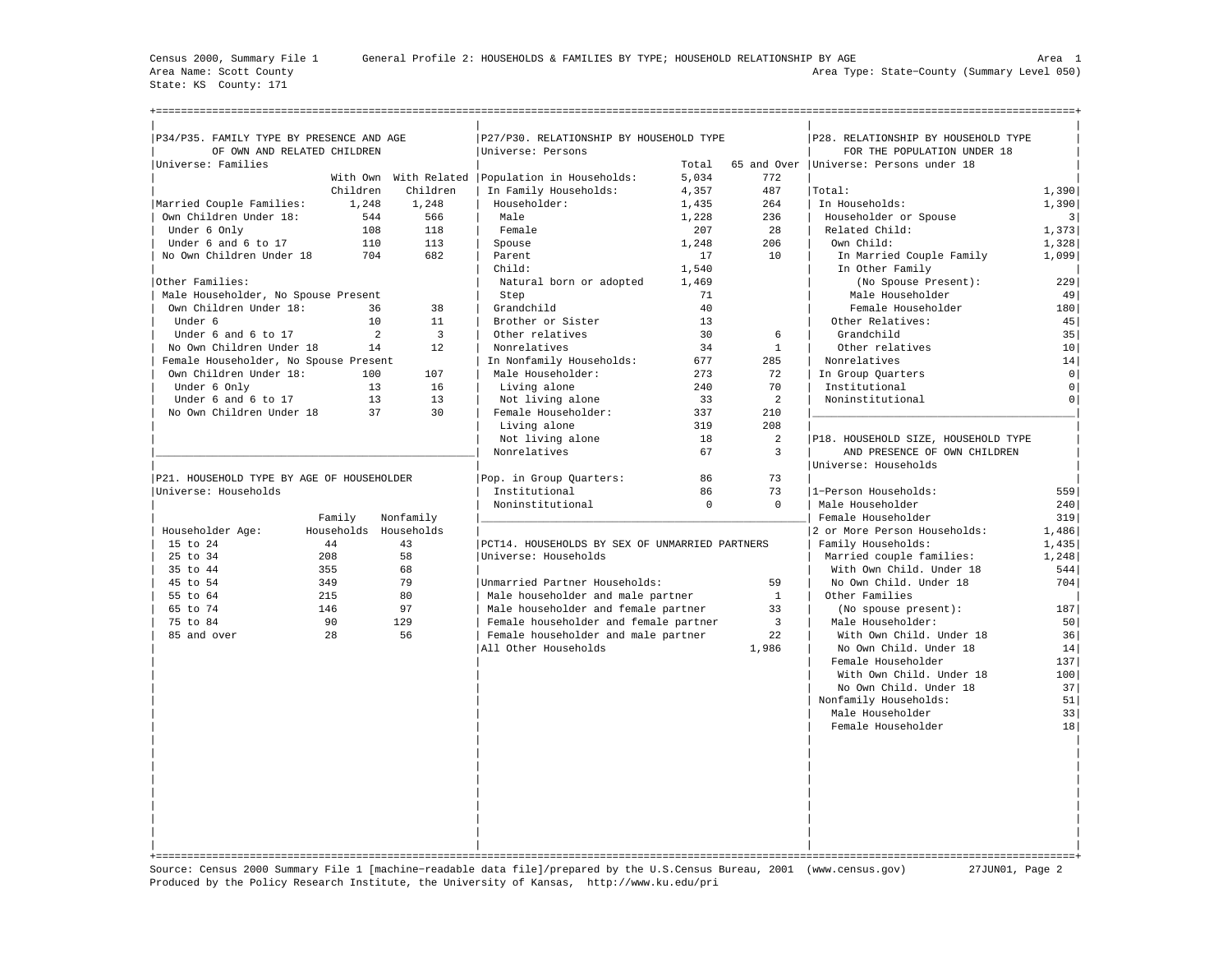Census 2000, Summary File 1 General Profile 3: HOUSING UNIT TENURE, VACANCY TYPE, HOUSEHOLD SIZE, HOUSEHOLDER RACE/AGE Area 1 Area Name: Scott County Area Type: State−County (Summary Level 050) State: KS County: 171

+===================================================================================================================================================+

| H1/H3/H4/H5/H10/H11/H12. HOUSING UNITS AND HOUSEHOLD<br>POPULATION BY TENURE; VACANCY STATUS BY TYPE |                |         |              |                    |                | Universe: Households |                | P26/H13. HOUSEHOLD SIZE BY HOUSEHOLD TYPE |                     |                                                                                       |        |                |                |                 |
|------------------------------------------------------------------------------------------------------|----------------|---------|--------------|--------------------|----------------|----------------------|----------------|-------------------------------------------|---------------------|---------------------------------------------------------------------------------------|--------|----------------|----------------|-----------------|
| Universe: Housing Units and Population                                                               |                |         |              |                    |                |                      |                |                                           |                     |                                                                                       |        |                |                |                 |
|                                                                                                      |                |         |              |                    | Average        |                      |                | Total                                     |                     | Family                                                                                |        |                | Nonfamily      |                 |
| Universe:                                                                                            | Units          | Percent |              | Population HH Size |                | Household Size       |                | Households                                | Percent             | Households Percent                                                                    |        |                | Households     | Percent         |
| Total:                                                                                               | 2,291          | 100.0   |              |                    |                | 1-Person             |                | 559                                       | 27.3                | N/A                                                                                   |        |                | 559            | 91.6            |
| Occupied                                                                                             | 2.045          | 89.3    | 5.034        |                    | 2.46           | 2-Person             |                | 733                                       | 35.8                | 691                                                                                   | 48.2   |                | 42             | 6.9             |
| Owner occupied                                                                                       | 1,521          | 66.4    | 3,801        |                    | 2.50           | 3-Person             |                | 301                                       | 14.7                | 296                                                                                   | 20.6   |                | $\overline{5}$ | 0.8             |
| Renter occupied                                                                                      | 524            | 22.9    | 1,233        |                    | 2.35           | 4-Person             |                | 254                                       | 12.4                | 253                                                                                   | 17.6   |                | $\mathbf{1}$   | 0.2             |
| Vacant                                                                                               | 246            | 10.7    |              |                    |                | 5-Person             |                | 119                                       | 5.8                 | 116                                                                                   |        | 8.1            | $\overline{3}$ | 0.5             |
| For rent                                                                                             | 59             | 2.6     |              |                    |                | 6-Person             |                | 65                                        | 3.2                 | 65                                                                                    |        | 4.5            | $\Omega$       | 0.0             |
| For sale only                                                                                        | 37             | 1.6     |              |                    |                | 7 or more Person     |                | 14                                        | 0.7                 | 14                                                                                    |        | 1.0            | $\Omega$       | 0.0             |
|                                                                                                      |                |         |              |                    |                |                      |                |                                           |                     |                                                                                       |        |                |                |                 |
| Rented or sold,                                                                                      |                |         |              |                    |                |                      |                |                                           |                     |                                                                                       |        |                |                |                 |
| not occupied                                                                                         | 9              | 0.4     |              |                    |                |                      |                |                                           |                     |                                                                                       |        |                |                |                 |
| Seasonal, recreational, or                                                                           |                |         |              |                    |                |                      |                |                                           |                     |                                                                                       |        |                |                |                 |
| occasional use                                                                                       | 30             | 1.3     |              |                    |                |                      |                |                                           |                     |                                                                                       |        |                |                |                 |
| For migrant worker                                                                                   | $\overline{3}$ | 0.1     |              |                    |                |                      |                |                                           |                     |                                                                                       |        |                |                |                 |
| Other                                                                                                | 108            | 4.7     |              |                    |                |                      |                |                                           |                     |                                                                                       |        |                |                |                 |
| H6/H7. HOUSING UNITS BY HOUSEHOLDER'S RACE BY HISPANIC OR LATINO<br>Universe: Occupied Housing Units |                |         |              |                    |                |                      |                |                                           |                     | PCT15. NONRELATIVES BY HOUSEHOLD TYPE<br>Universe: Nonrelatives                       |        |                |                |                 |
|                                                                                                      |                |         |              |                    |                |                      |                |                                           |                     |                                                                                       |        | Family         |                | Nonfamily       |
| Race of Householder                                                                                  |                |         |              | Total              |                | Hispanic             |                | Non-Hispanic                              | Nonrelatives        |                                                                                       |        | Households     |                | Households      |
| Total                                                                                                |                |         | 2,045        | 100.0              | 80             | 100.0                | 1,965          | 100.0                                     |                     | Roomer or boarder                                                                     |        | $\mathbf{1}$   |                | 5               |
| White Alone                                                                                          |                |         | 1,988        | 97.2               | 36             | 45.0                 | 1,952          | 99.3                                      |                     | Housemate or roommate                                                                 |        | $\mathfrak{D}$ |                | 12              |
| Black/African American Alone                                                                         |                |         | 2            | 0.1                | $\Omega$       | 0.0                  |                | 2                                         |                     |                                                                                       |        | 25             |                | 34              |
|                                                                                                      |                |         |              |                    |                |                      |                | 0.1                                       |                     | Unmarried partner                                                                     |        |                |                |                 |
| American Ind./Alaska Native Alone                                                                    |                |         | 8            | 0.4                | $\overline{4}$ | 5.0                  |                | $\overline{4}$<br>0.2                     | Foster child        |                                                                                       |        | $\Omega$       |                | $\mathfrak{D}$  |
| Asian Alone                                                                                          |                |         | 3            | 0.1                | $\Omega$       | 0.0                  |                | 3<br>0.2                                  |                     | Other nonrelatives                                                                    |        | 6              |                | 14              |
| Native Hawaiian/Other                                                                                |                |         |              |                    |                |                      |                |                                           |                     |                                                                                       |        |                |                |                 |
| Pacific Islander Alone                                                                               |                |         | $\mathbf{0}$ | 0.0                | $\mathbf{0}$   | 0.0                  |                | $\mathbf{0}$<br>0.0                       |                     |                                                                                       |        |                |                |                 |
| Some Other Race Alone                                                                                |                |         | 36           | 1.8                | 35             | 43.8                 |                | $\mathbf{1}$<br>0.1                       |                     |                                                                                       |        |                |                |                 |
| Two or More Races                                                                                    |                |         | 8            | 0.4                | 5              | 6.3                  |                | 3<br>0.2                                  |                     |                                                                                       |        |                |                |                 |
| H14. HOUSING UNITS BY HOUSEHOLDER'S RACE BY TENURE<br>Universe: Occupied Housing Units               |                |         |              |                    |                |                      |                |                                           |                     | H16. HOUSING UNITS BY HOUSEHOLDER'S AGE BY TENURE<br>Universe: Occupied Housing Units |        |                |                |                 |
| Race of Householder                                                                                  |                |         |              |                    | Owner Occupied |                      |                | Renter Occupied                           |                     | Age of Householder Owner Occupied                                                     |        |                |                | Renter Occupied |
|                                                                                                      |                |         |              | Number             | Pct.           |                      | Number         | Pct.                                      |                     |                                                                                       | Number | Pct.           | Number         | Pct.            |
| Total                                                                                                |                |         |              |                    | 100.0          |                      | 524            | 100.0                                     | 15 to 24            |                                                                                       | 21     | 1.4            | 66             | 12.6            |
| White Alone                                                                                          |                |         |              | 1,521              | 97.7           |                      | 502            | 95.8                                      | $25 \text{ to } 34$ |                                                                                       | 145    | 9.5            | 121            | 23.1            |
|                                                                                                      |                |         |              | 1,486              |                |                      |                |                                           |                     |                                                                                       |        |                |                |                 |
| Black/African American Alone                                                                         |                |         |              | 2                  | 0.1            |                      | $\mathbf 0$    | 0.0                                       | 35 to 44            |                                                                                       | 307    | 20.2           | 116            | 22.1            |
| American Ind./Alaska Native Alone                                                                    |                |         |              | 5                  | 0.3            |                      | $\overline{3}$ | 0.6                                       | 45 to 54            |                                                                                       | 352    | 23.1           | 76             | 14.5            |
| Asian Alone                                                                                          |                |         |              | $\mathbf{1}$       | 0.1            |                      | 2              | 0.4                                       | 55 to 64            |                                                                                       | 255    | 16.8           | 40             | 7.6             |
| Native Hawaiian/Other Pacific Islander Alone                                                         |                |         |              | $\Omega$           | 0.0            |                      | $\Omega$       | 0.0                                       | 65 to 74            |                                                                                       | 209    | 13.7           | 34             | 6.5             |
| Some Other Race Alone                                                                                |                |         |              | 23                 | 1.5            |                      | 13             | 2.5                                       | 75 to 84            |                                                                                       | 171    | 11.2           | 48             | 9.2             |
| Two or More Races                                                                                    |                |         |              | $\overline{4}$     | 0.3            |                      | $\overline{4}$ | 0.8                                       | 85 and over         |                                                                                       | 61     | 4.0            | 2.3            | 4.4             |
|                                                                                                      |                |         |              |                    |                |                      |                |                                           |                     |                                                                                       |        |                |                |                 |
|                                                                                                      |                |         |              |                    |                |                      |                |                                           |                     |                                                                                       |        |                |                |                 |

Source: Census 2000 Summary File 1 [machine−readable data file]/prepared by the U.S.Census Bureau, 2001 (www.census.gov) 27JUN01, Page 3 Produced by the Policy Research Institute, the University of Kansas, http://www.ku.edu/pri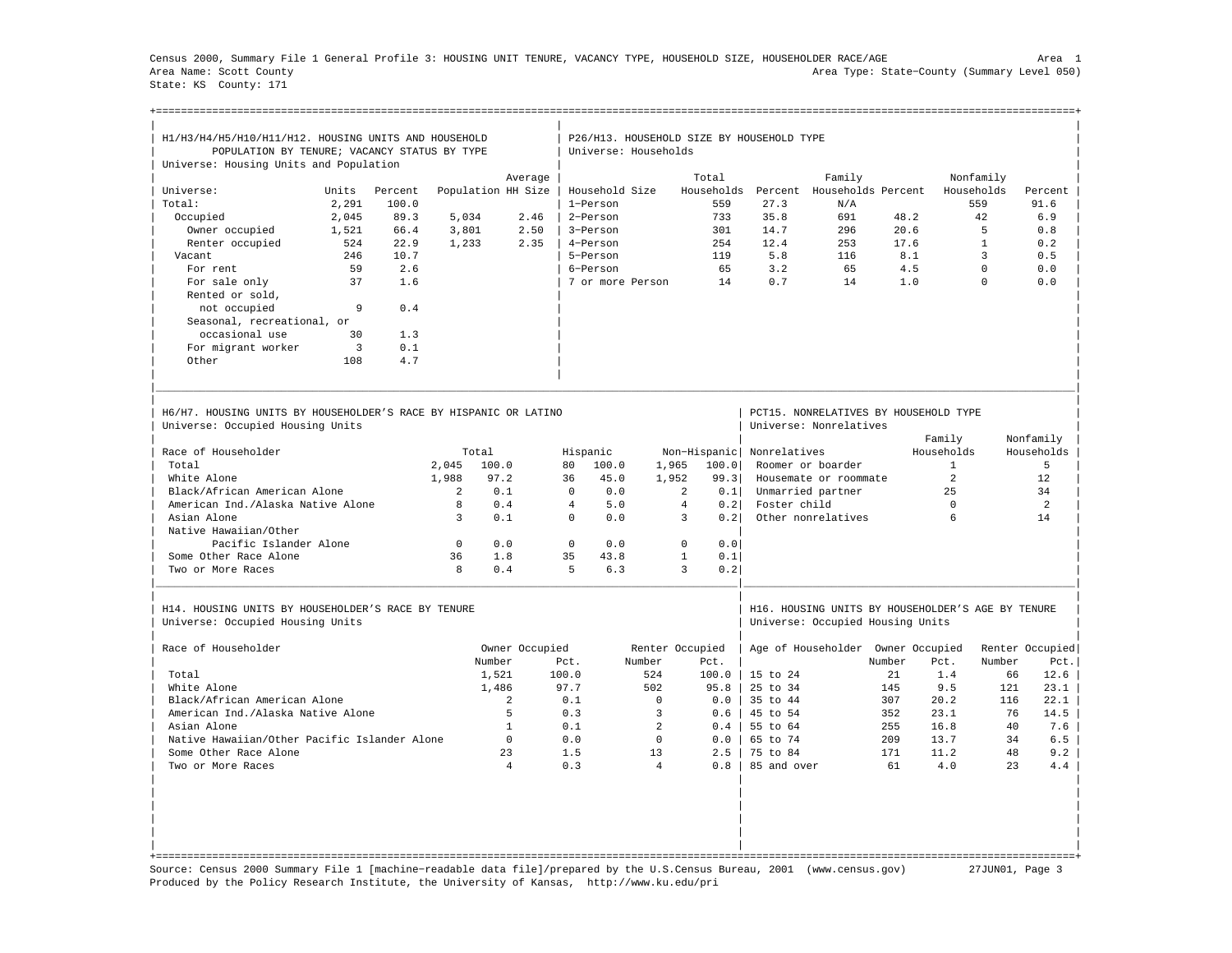Census 2000, Summary File 1 Supplementary Profile 1: POPULATION UNDER 20; GROUP QUARTERS SUMMARY; AND OWN CHILDREN Area 1 Area Name: Scott County Area Type: State−County (Summary Level 050) State: KS County: 171

| P14. SEX BY AGE FOR THE POPULATION UNDER 20 YEARS |       |      |      |      |        |      |                                                           |       |          |        |        |        |
|---------------------------------------------------|-------|------|------|------|--------|------|-----------------------------------------------------------|-------|----------|--------|--------|--------|
|                                                   |       |      |      |      |        |      |                                                           |       |          |        |        |        |
| Universe: Population Under 20 Years               |       |      |      |      |        |      | P38. GROUP QUARTERS POPULATION BY SEX BY AGE BY G.Q. TYPE |       |          |        |        |        |
|                                                   | Total | Pct. | Male |      | Female | Pct. | Universe: Population in Group Quarters                    |       |          | Pct of |        |        |
|                                                   |       |      |      | Pct. |        |      |                                                           |       |          |        |        | Pct of |
| Total                                             | 1,517 | 100  | 790  | 100  | 727    | 100  |                                                           | Total | Male     | Total  | Female | Total  |
| Under 1                                           | 72    | 4.7  | 29   | 3.7  | 43     | 5.9  | Total                                                     | 86    | 31       | 36.0   | 55     | 64.0   |
| 1 year                                            | 59    | 3.9  | 22   | 2.8  | 37     | 5.1  | Under 18 years:                                           |       |          |        |        |        |
| 2 years                                           | 57    | 3.8  | 27   | 3.4  | 30     | 4.1  | Institutionalized population:                             |       | 0        |        |        |        |
| 3 years                                           | 53    | 3.5  | 31   | 3.9  | 22     | 3.0  | Correctional institutions                                 |       | 0        |        |        |        |
| 4 years                                           | 69    | 4.5  | 38   | 4.8  | 31     | 4.3  | Nursing homes                                             |       | 0        |        |        |        |
| 5 years                                           | 70    | 4.6  | 32   | 4.1  | 38     | 5.2  | Other institutions                                        |       | 0        |        |        |        |
| 6 years                                           | 70    | 4.6  | 36   | 4.6  | 34     | 4.7  | Non-Institutional population:                             |       | $\Omega$ |        |        |        |
| 7 years                                           | 65    | 4.3  | 31   | 3.9  | 34     | 4.7  | College dormitories                                       |       | 0        |        |        |        |
| 8 years                                           | 79    | 5.2  | 40   | 5.1  | 39     | 5.4  | Military quarters                                         |       | 0        |        |        |        |
| 9 years                                           | 75    | 4.9  | 34   | 4.3  | 41     | 5.6  | Other noninstitutional G.O.                               |       |          |        |        |        |
| 10 years                                          | 75    | 4.9  | 44   | 5.6  | 31     | 4.3  | 18 to 64 years:                                           | 13    | 10       | 76.9   |        | 23.1   |
| 11 years                                          | 89    | 5.9  | 49   | 6.2  | 40     | 5.5  | Institutionalized population:                             | 13    | 10       | 76.9   |        | 23.1   |
| 12 years                                          | 101   | 6.7  | 60   | 7.6  | 41     | 5.6  | Correctional institutions                                 |       |          | 7100.0 |        | 0.0    |
| 13 years                                          | 91    | 6.0  | 47   | 5.9  | 44     | 6.1  | Nursing homes                                             |       | 3.       | 50.0   |        | 50.0   |
| 14 years                                          | 82    | 5.4  | 45   | 5.7  | 37     | 5.1  | Other institutions                                        |       |          |        |        |        |
| 15 years                                          | 89    | 5.9  | 46   | 5.8  | 43     | 5.9  | Non-Institutional population:                             |       | 0        |        |        |        |

|                   |       |          | In Male  | In Female                            | College dormitories         | $\mathbf 0$ |   |  |
|-------------------|-------|----------|----------|--------------------------------------|-----------------------------|-------------|---|--|
|                   |       |          |          | In Married Householder, Householder, | Military quarters           | $\Omega$    | 0 |  |
|                   |       | Couple   |          | No Wife No Husband                   | Other noninstitutional G.O. | 0           |   |  |
|                   | Total | Families | Families | Families                             |                             |             |   |  |
| Total < 18 Years: | 1,328 | 1,099    | 49       | 180                                  |                             |             |   |  |
| Under 3 Years     | 174   | 152      |          | 13                                   |                             |             |   |  |
| 3 and 4 Years     | 115   | 102      | 2        | 11                                   |                             |             |   |  |
| 5 Years           | 65    | 57       |          |                                      |                             |             |   |  |
| 6 to 11 Years     | 439   | 364      | 15       | 60                                   |                             |             |   |  |
| 12 to 17 Years    | 535   | 424      | 22       | 89                                   |                             |             |   |  |
|                   |       |          |          |                                      |                             |             |   |  |

| 16 years 93 6.1 52 6.6 41 5.6 | College dormitories 0 0 . 0 . | | 17 years 101 6.7 48 6.1 53 7.3 | Military quarters 0 0 . 0 . | | 18 years 84 5.5 56 7.1 28 3.9 | Other noninstitutional G.Q. 0 0 . 0 . | | 19 years 43 4.9 23 2.9 20 2.8 | 65 Years and over: 73 21 28.8 52 71.2 | |\_\_\_\_\_\_\_\_\_\_\_\_\_\_\_\_\_\_\_\_\_\_\_\_\_\_\_\_\_\_\_\_\_\_\_\_\_\_\_\_\_\_\_\_\_\_\_\_\_\_\_\_\_\_\_\_\_\_\_\_\_\_\_\_\_\_| Institutionalized population: 73 21 28.8 52 71.2 |  $|\hspace{.6cm}$  Correctional institutions  $|\hspace{.6cm}0\hspace{.6cm}|\hspace{.6cm}$  .  $|\hspace{.6cm}0\hspace{.6cm}|\hspace{.6cm}$ |P36. OWN CHILDREN UNDER 18 YEARS BY FAMILY TYPE AND AGE | Nursing homes 73 21 28.8 52 71.2 | |Universe: Own Children Under 18 Years | Other institutions | Other institutions | O 0 . 0 . 0 . 0 . 0 . | 0 . | 0 . | 0 . | 0 . | 0 . | 0 . | 0 . | 0 . | 0 . | 0 . | 0 . | 0 . | 0 . | 0 . | 0 . | 0 . | 0 . | 0 . | 0 . | 0 | | Non−Institutional population: 0 0 . 0 . |

| | +===================================================================================================================================================+ Source: Census 2000 Summary File 1 [machine−readable data file]/prepared by the U.S.Census Bureau, 2001 (www.census.gov) 27JUN01, Page 4 Produced by the Policy Research Institute, the University of Kansas, http://www.ku.edu/pri

| | | |\_\_\_\_\_\_\_\_\_\_\_\_\_\_\_\_\_\_\_\_\_\_\_\_\_\_\_\_\_\_\_\_\_\_\_\_\_\_\_\_\_\_\_\_\_\_\_\_\_\_\_\_\_\_\_\_\_\_\_\_\_\_\_\_\_\_| | | | | | | | | | | | | | | | | | | | | | | |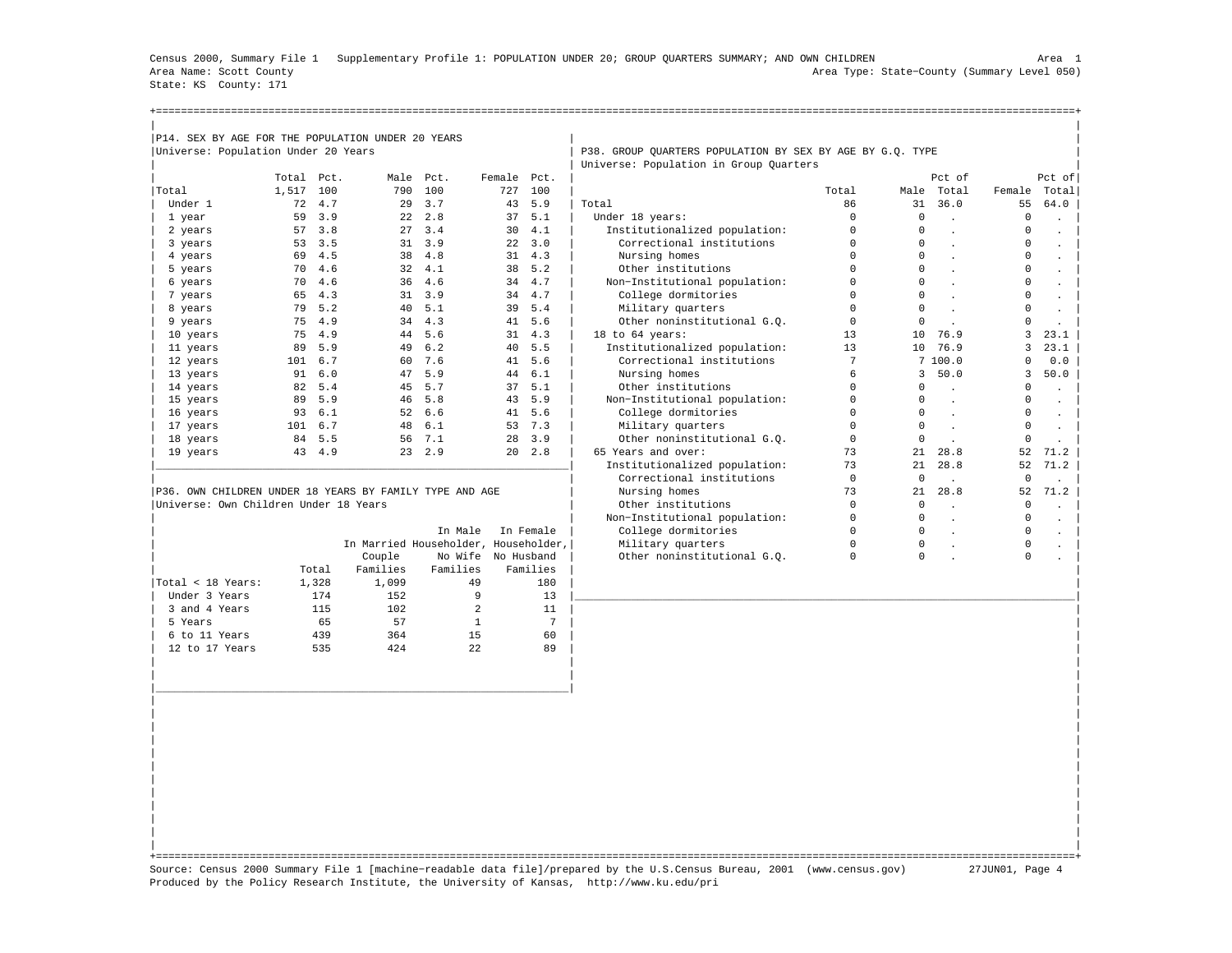Census 2000, Summary File 1 Supplementary Profile 2: HOUSEHOLD CHARACTERISTICS: SIZE, TYPE, & AGE OF HOUSEHOLD MEMBERS Area 1 Area Name: Scott County Area Type: State−County (Summary Level 050) State: KS County: 171

| P22/23/24. HOUSEHOLDS BY PRESENCE OF PEOPLE 60(65/75) YEARS AND OVER, HOUSEHOLD SIZE AND                                                |             |       |                               |                |                               |                                            |                                             | P25. HOUSEHOLDS BY PRESENCE OF |                     |
|-----------------------------------------------------------------------------------------------------------------------------------------|-------------|-------|-------------------------------|----------------|-------------------------------|--------------------------------------------|---------------------------------------------|--------------------------------|---------------------|
| HOUSEHOLD TYPE<br>Universe: Households                                                                                                  |             |       |                               |                |                               |                                            | <b>NONRELATIVES</b><br>Universe: Households |                                |                     |
|                                                                                                                                         |             |       |                               |                |                               |                                            |                                             |                                |                     |
|                                                                                                                                         | $60+$ Years | Pct.  | 65+ Years                     | Pct.           | 75+ Years                     | Pct.                                       | Total                                       |                                | 2,045               |
| Total                                                                                                                                   | 2,045       | 100.0 | 2,045                         | 100.0          | 2,045                         | 100.0                                      |                                             | Households with one or         |                     |
| Households w/ one or more over 60/65/75:                                                                                                | 707         | 34.6  | 566                           | 27.7           | 318                           | 15.6                                       |                                             | more non-relatives             | 84                  |
| 1-person households                                                                                                                     | 313         |       | 278                           |                | 184                           |                                            |                                             |                                |                     |
| 2-or-more person households:                                                                                                            | 394         |       | 288                           |                | 134                           |                                            | Households with no                          |                                |                     |
| Family households                                                                                                                       | 387         |       | 283                           |                | 133                           |                                            | non-relatives                               |                                | 1,961               |
| Non-family households                                                                                                                   | 7           |       | 5                             |                | $\mathbf{1}$                  |                                            |                                             |                                |                     |
| Households with no people over 60/65/75:                                                                                                | 1,338       | 65.4  | 1,479                         | 72.3           | 1,727                         | 84.4                                       |                                             |                                |                     |
| 1-person households                                                                                                                     | 246         |       | 281                           |                | 375                           |                                            |                                             |                                |                     |
| 2-or-more person households:                                                                                                            | 1,092       |       | 1,198                         |                | 1,352                         |                                            |                                             |                                |                     |
| Family households                                                                                                                       | 1,048       |       | 1,152                         |                | 1,302                         |                                            |                                             |                                |                     |
| Non-family households                                                                                                                   | 44          |       | 46                            |                | 50                            |                                            |                                             |                                |                     |
|                                                                                                                                         |             |       |                               |                |                               |                                            |                                             |                                |                     |
|                                                                                                                                         |             |       |                               |                |                               |                                            |                                             |                                |                     |
| P20. HOUSEHOLDS BY AGE OF HOUSEHOLDER BY HOUSEHOLD TYPE<br>(INCLUDING LIVING ALONE) BY PRESENCE OF OWN CHILDREN<br>Universe: Households |             |       |                               |                | H15. TENURE BY HOUSEHOLD SIZE |                                            | Universe: Occupied Housing Units            |                                |                     |
|                                                                                                                                         |             |       |                               |                |                               |                                            |                                             | Pct.                           | Pct.                |
|                                                                                                                                         |             |       | Total Householder Householder |                |                               |                                            |                                             | Owner Owner                    | Renter Renter       |
|                                                                                                                                         | Households  |       | 15 to 64 65 and Over          |                |                               |                                            | Total                                       | Occupied Occ.                  | Occupied Occ.       |
| Total                                                                                                                                   | 2,045       |       | 1,499                         | 546            |                               |                                            |                                             |                                |                     |
| Family households:                                                                                                                      | 1,435       |       | 1,171                         | 264<br>243     | Total Occupied Units:         |                                            | 2,045                                       | 1,521 74.4                     | 524 25.6            |
| Married couple families:                                                                                                                | 1,248       |       | 1,005                         |                |                               | 1-person households                        | 559                                         | 351 62.8                       | 208 37.2            |
| With own children under 18                                                                                                              | 544         |       | 544                           | $\mathbf 0$    |                               | 2-person households                        | 733<br>301                                  | 611 83.4                       |                     |
| No own children under 18                                                                                                                | 704<br>187  |       | 461<br>166                    | 243<br>2.1     |                               | 3-person households                        | 254                                         | 226 75.1                       | 122 16.6<br>75 24.9 |
| Other families:                                                                                                                         |             | 50    | 46                            | $\overline{4}$ |                               | 4-person households                        | 119                                         | 188 74.0<br>89 74.8            | 66 26.0             |
| Male householder, no wife present:<br>With own children under 18                                                                        |             | 36    | 35                            | $\mathbf{1}$   |                               | 5-person households<br>6-person households | 65                                          | 45 69.2                        | 20 30.8             |
| No own children under 18                                                                                                                |             |       | 11                            | 3              |                               |                                            | 14                                          | 11 78.6                        | 30 25.2             |
|                                                                                                                                         | 137         | 14    | 120                           | 17             |                               | 7+person households                        |                                             |                                | $3\;21.4$           |
| Female householder, no husband present:<br>With own children under 18                                                                   | 100         |       | 100                           | $\mathbf 0$    |                               |                                            |                                             |                                |                     |
| No own children under 18                                                                                                                |             | 37    | 20                            | 17             |                               |                                            |                                             |                                |                     |
| Non-family households:                                                                                                                  | 610         |       | 328                           | 282            |                               |                                            |                                             |                                |                     |
| Householder living alone                                                                                                                | 559         |       | 281                           | 278            |                               |                                            |                                             |                                |                     |
| Householder not living alone                                                                                                            |             | 51    | 47                            | $\overline{4}$ |                               |                                            |                                             |                                |                     |

| | +===================================================================================================================================================+ Source: Census 2000 Summary File 1 [machine−readable data file]/prepared by the U.S.Census Bureau, 2001 (www.census.gov) 27JUN01, Page 5 Produced by the Policy Research Institute, the University of Kansas, http://www.ku.edu/pri

| | | | | | | | | | | | | | | | | | | | | |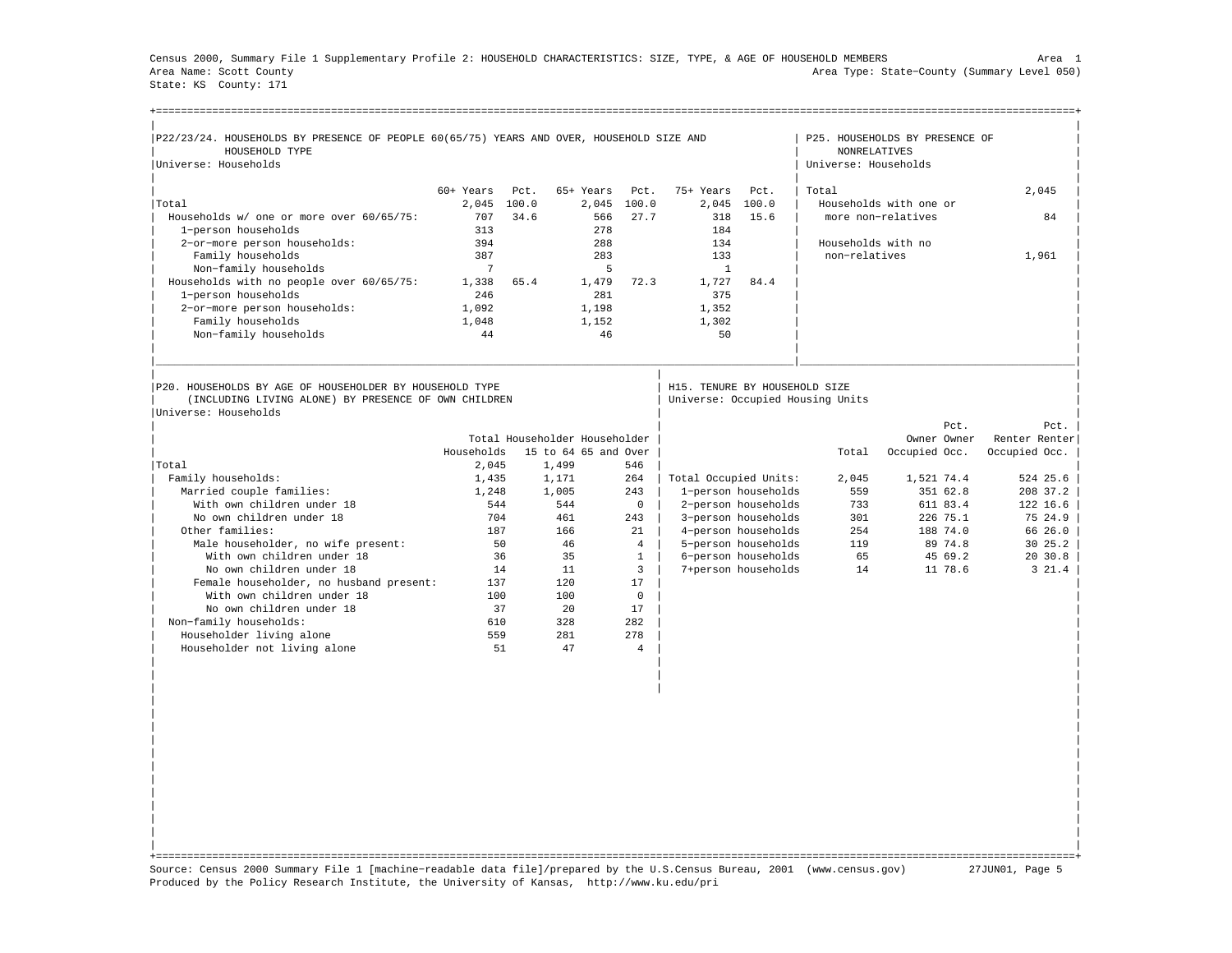Census 2000, Summary File 1 Supplementary Profile 3: RELATIONSHIP BY AGE (UNDER 18) AND TENURE BY HOUSEHOLD TYPE BY AGE Area 1 Area Name: Scott County Area Type: State−County (Summary Level 050) State: KS County: 171

+===================================================================================================================================================+| |

## | P29. RELATIONSHIP BY AGE FOR THE POPULATION UNDER 18 YEARS

| Universe: Population Under 18 Years |                  |                  |             |                                               |                       |              |       |              |                                   |
|-------------------------------------|------------------|------------------|-------------|-----------------------------------------------|-----------------------|--------------|-------|--------------|-----------------------------------|
|                                     |                  |                  |             | --------------In Households------------------ |                       |              |       |              | ----------Group Quarters--------- |
|                                     |                  |                  |             |                                               | $---Related Child---$ |              |       |              |                                   |
|                                     |                  | Pop. in          | Householder |                                               | Other                 |              |       |              | Institution- Noninstitution-      |
|                                     | Total            | Households       | or Spouse   | Own Child                                     | Relatives             | Nonrelatives | Total | alized Pop.  | alized Pop.                       |
| Under 18                            | 1,387            | 1,387            | 3           | 1,328                                         | 45                    | 14           | n     | <sup>n</sup> |                                   |
| Under 3                             | 188              | 188              |             | 174                                           | 11                    |              |       |              |                                   |
| 3 and 4 years                       | 122              | 122              |             | 115                                           |                       |              |       |              |                                   |
| 5 years                             | 70               | 70               |             | 65                                            |                       |              |       |              |                                   |
| 6 to 11 years                       | 453              | 453              |             | 439                                           | 10                    |              |       |              |                                   |
| 12 and 13 years                     | 192              | 192              |             | 191                                           |                       |              |       |              |                                   |
| 14 years                            | 82               | 82               |             | 80                                            |                       |              |       |              |                                   |
| 15 to 17 years                      | 280              | 280              |             | 264                                           | 10                    |              |       | $\Omega$     |                                   |
|                                     |                  |                  |             |                                               |                       |              |       |              |                                   |
| % Under 3                           | 13.6%            | 13.6%            |             | 13.1%                                         | 24.4%                 | 21.4%        | . 응   | . 응          | . 응                               |
| % 3 and 4 years                     | 8.8 <sup>°</sup> | 8.8 <sup>°</sup> |             | 8.7 <sub>8</sub>                              | 15.6%                 | $0.0$ $%$    | . 응   |              | . 응                               |
| % 5 years                           | 5.0%             | 5.0%             |             | 4.9%                                          | 8.9%                  | 7.1%         | . 응   | . ક          | . 응                               |
| % 6 to 11 years                     | 32.7%            | 32.7%            |             | 33.1%                                         | 22.2                  | 28.6%        | . 응   | . 응          | . 응                               |
| % 12 and 13 years                   | 13.8%            | 13.8%            |             | 14.4%                                         | 2.2%                  | $0.0$ $%$    | . 응   | . 응          | . 응                               |
| % 14 years                          | 5.9%             | 5.9%             |             | 6.0%                                          | 4.4%                  | $0.0$ $%$    | . 응   | . 응          | $\cdot$ $\cdot$                   |
| % 15 to 17 years                    | 20.2%            | 20.2%            |             | 19.9%                                         | 22.2%                 | 42.9%        | . 응   | . 응          | . 응                               |
|                                     |                  |                  |             |                                               |                       |              |       |              |                                   |

## H17. TENURE BY HOUSEHOLD TYPE (INCLUDING LIVING ALONE) BY AGE OF HOUSEHOLDER Universe: Occupied Housing Units

|                                |             |          | --Owner Occupied---                 |       |         | -Renter Occupied-- |          |          |                                     |       |  |  |
|--------------------------------|-------------|----------|-------------------------------------|-------|---------|--------------------|----------|----------|-------------------------------------|-------|--|--|
|                                | Householder |          | Householder Householder Householder |       | Pct.    | Householder        |          |          | Householder Householder Householder | Pct.  |  |  |
|                                | Any Age     | 15 to 34 | 35 to 64                            | $65+$ | $65+$   | Any Age            | 15 to 34 | 35 to 64 | $65+$                               | $65+$ |  |  |
| Family households:             | 1,149       | 139      | 767                                 | 243   | 21.1    | 286                | 113      | 152      | 21                                  | 7.3   |  |  |
| Married-couple family:         | 1,043       | 124      | 693                                 | 226   | 21.7    | 205                | 75       | 113      | 17                                  | 8.3   |  |  |
| Other family:                  | 106         | 15       | 74                                  | 17    | 16.0    | 81                 | 38       | 39       | 4                                   | 4.9   |  |  |
| Male householder, no wife      | 30          |          | 20                                  |       | 3, 10.0 | 20                 | 14       |          |                                     | 5.0   |  |  |
| Female householder, no husband | 76          |          | 54                                  | 14    | 18.4    | 61                 | 24       | 34       |                                     | 4.9   |  |  |
| Nonfamily households:          | 372         | 27       | 147                                 | 198   | 53.2    | 238                | 74       | 80       | 84                                  | 35.3  |  |  |
| Male householder:              | 146         | 22       | 72                                  | 52    | 35.6    | 127                | 47       | 60       | 20                                  | 15.7  |  |  |
| Living alone                   | 133         | 18       | 65                                  | 50    | 37.6    | 107                | 33       | 54       | 20                                  | 18.7  |  |  |
| Not living alone               | 13          |          |                                     |       | 2, 15.4 | 20                 | 14       | 6        | 0                                   | 0.0   |  |  |
| Female householder:            | 226         |          | 75                                  | 146   | 64.6    | 111                | 27       | 20       | 64                                  | 57.7  |  |  |
| Living alone                   | 218         |          | 70                                  | 145   | 66.5    | 101                | 19       | 19       | 63                                  | 62.4  |  |  |
| Not living alone               |             |          |                                     |       | 12.5    | 10                 |          |          |                                     | 10.0  |  |  |

| | | | | | | | | | | | | | | | | | | |

|\_\_\_\_\_\_\_\_\_\_\_\_\_\_\_\_\_\_\_\_\_\_\_\_\_\_\_\_\_\_\_\_\_\_\_\_\_\_\_\_\_\_\_\_\_\_\_\_\_\_\_\_\_\_\_\_\_\_\_\_\_\_\_\_\_\_\_\_\_\_\_\_\_\_\_\_\_\_\_\_\_\_\_\_\_\_\_\_\_\_\_\_\_\_\_\_\_\_\_\_\_\_\_\_\_\_\_\_\_\_\_\_\_\_\_\_\_\_\_\_\_\_\_\_\_\_\_\_\_\_\_\_\_\_\_\_\_\_\_\_\_\_\_\_\_\_\_| | | | |

| | +===================================================================================================================================================+ Source: Census 2000 Summary File 1 [machine−readable data file]/prepared by the U.S.Census Bureau, 2001 (www.census.gov) 27JUN01, Page 6 Produced by the Policy Research Institute, the University of Kansas, http://www.ku.edu/pri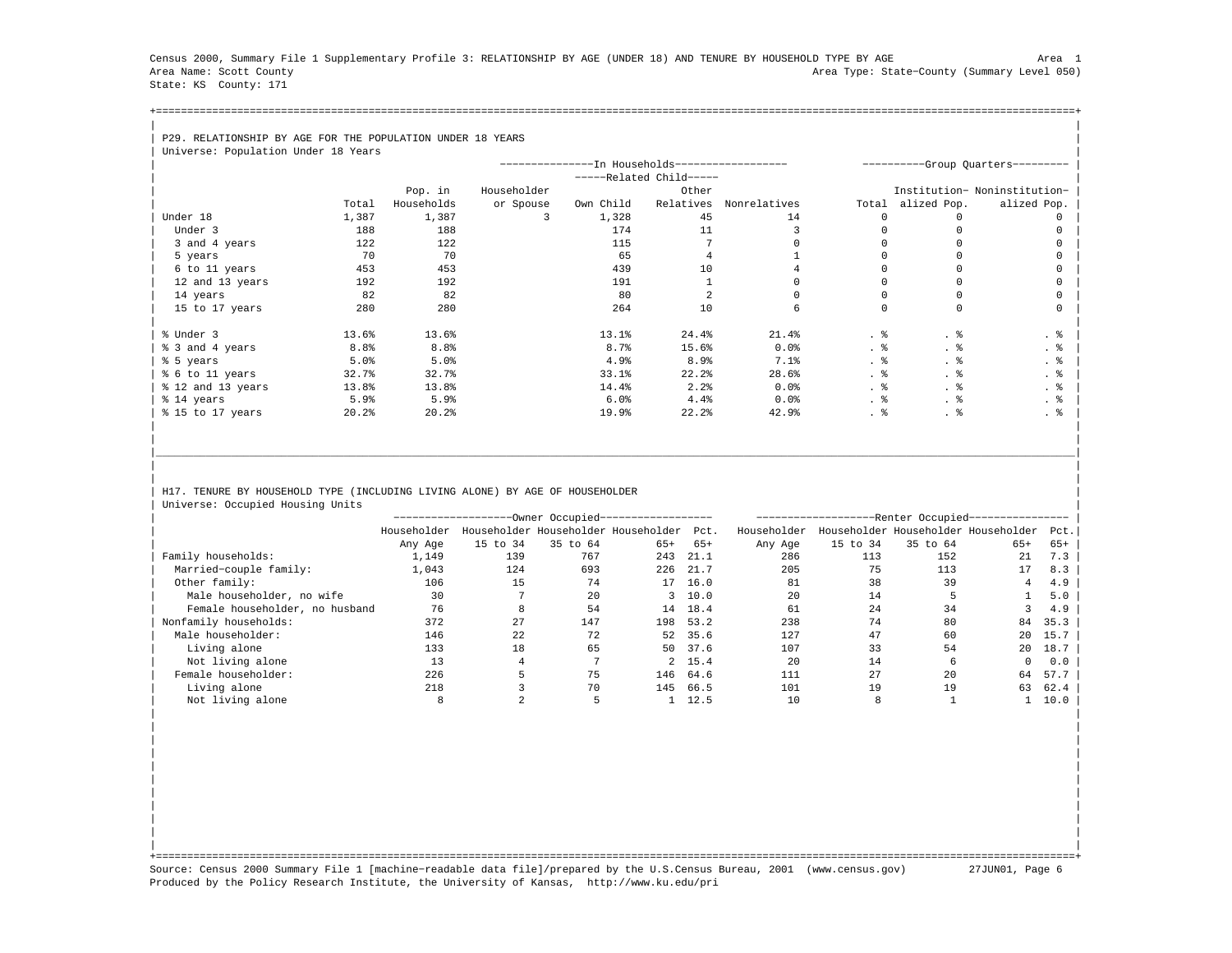State: KS County: 171

| Table PCT16. GROUP QUARTERS POPULATION BY GROUP QUARTERS TYPE         |              |                                                    |          |
|-----------------------------------------------------------------------|--------------|----------------------------------------------------|----------|
| Universe: Population in group quarters (Total*: 86)                   |              |                                                    |          |
| Institutionalized population:                                         |              | 86   Noninstitutionalized population:              |          |
| Correctional institutions:                                            | 7            | College dormitories (college GO on and off campus) |          |
| Federal prisons and detention centers                                 | $\mathbf{0}$ | Military quarters:                                 | $\Omega$ |
| Halfway houses                                                        | $\mathbf{0}$ | On base:                                           | $\Omega$ |
| Local jails, police lockups, etc.                                     | 7            | Barracks and other GO for military personnel       | $\Omega$ |
| Military disciplinary barracks                                        | $\Omega$     | Transient quarters for temporary residents         | $\Omega$ |
| State prisons                                                         | $\Omega$     | Military ships                                     | $\Omega$ |
| Other types of correctional institutions                              | $\Omega$     | Group homes:                                       | $\Omega$ |
| Nursing homes                                                         | 79           | Homes or halfway houses for drug/alcohol abuse     | $\Omega$ |
| Hospitals/wards, hospices, and schools for the handicapped:           | $\circ$      | Homes for the mentally ill                         | $\Omega$ |
| Hospitals/wards and hospices for chronically ill:                     | $\Omega$     | Homes for the mentally retarded                    | $\Omega$ |
| Hospices or homes for chronically ill                                 | $^{\circ}$   | Homes for the physically handicapped               | $\circ$  |
| Military hospitals or wards for chronically ill                       | $\circ$      | Other group homes                                  | $\Omega$ |
| Other hospitals or wards for chronically ill                          | $\mathbf{0}$ | Religious group quarters                           | $\Omega$ |
| Hospitals or wards for drug/alcohol abuse                             | $\Omega$     | Workers' dormitories:                              | $\Omega$ |
| Mental (Psychiatric) hospitals or wards                               | $\Omega$     | Agriculture workers' dormitories on farms          | $\Omega$ |
| Schools, hospitals, or wards for the mentally retarded                | $\Omega$     | Job Corps and vocational training facilities       | $\circ$  |
| Schools, hospitals, or wards for the physically handicapped:          | $\Omega$     | Other workers' dormitories                         | $\Omega$ |
| Institutions for the deaf                                             | $^{\circ}$   | Crews of maritime vessels                          | $\Omega$ |
| Institutions for the blind                                            | $\Omega$     | Other nonhousehold living situations               | $\Omega$ |
| Orthopedic wards/institutions for the physically handicapped          | $\Omega$     | Other noninstitutional group quarters              |          |
| Wards in general hospitals for patients with no usual home elsewhere  | 0            |                                                    |          |
| Wards in military hospitls for patients with no usual home elsewhere  | 0            |                                                    |          |
| Juvenile institutions:                                                | 0            |                                                    |          |
| Long-term care:                                                       | $\Omega$     |                                                    |          |
| Homes for abused, dependent, and neglected children                   | 0            |                                                    |          |
| Residential treatment centers for emotionally disturbed children      | 0            |                                                    |          |
| Training schools for juvenile delinquents                             | 0            |                                                    |          |
| Short-term care, detention or diagnostic centers for delinquent chdrn | 0            |                                                    |          |
| Type of juvenile institution unknown                                  | 0            |                                                    |          |

|\*The group quarters population forms 1.7% of the area's total population. |

|Table PCT17. GROUP QUARTERS POPULATION BY SEX BY AGE BY GROUP QUARTERS TYPE | |Universe: Population in group quarters (Total: 86) |

|                                            |              |      | ----------All Ages--------- |      |          | $---Under 18---$ |          | $---18$ to $64---$ |          | $-65$ and over- |
|--------------------------------------------|--------------|------|-----------------------------|------|----------|------------------|----------|--------------------|----------|-----------------|
|                                            |              |      | ----Male---- ---Female---   |      | Male     | Female           | Male     | Female             | Male     | Female          |
| All types of group quarters:               |              | 31   |                             | 55   | $\Omega$ | $\Omega$         | 10       |                    | 21       | 52              |
| as a percent of total GQ population        |              | 36.0 |                             | 64.0 | 0.0      | 0.0              | 11.6     | 3.5                | 24.4     | 60.5            |
|                                            | No.          | Pct  | No.                         | Pct  |          |                  |          |                    |          |                 |
| Institutionalized population:              | 31           | 36.0 | 55                          | 64.0 | $\Omega$ |                  | 10       |                    | 21       | 52              |
| Correctional institutions                  |              | 8.1  | $\Omega$                    | 0.0  |          |                  |          |                    |          |                 |
| Nursing homes                              | 24           | 27.9 | 55                          | 64.0 |          |                  |          |                    | 21       | 52              |
| Hosp./wards & hospices for chronically ill | $\circ$      | 0.0  | $\Omega$                    | 0.0  |          |                  |          |                    |          |                 |
| Mental (Psychiatric) hospitals/wards       | 0            | 0.0  | $\Omega$                    | 0.0  |          |                  |          |                    |          |                 |
| Juvenile institutions                      | $\mathbf{0}$ | 0.0  | $\Omega$                    | 0.0  |          |                  |          |                    |          |                 |
| All Other institutions (see Table PCT16)   | $\circ$      | 0.0  | $\Omega$                    | 0.0  |          |                  |          |                    |          |                 |
| Noninstitutionalized population:           | $\circ$      | 0.0  | $\mathbf{0}$                | 0.0  |          |                  |          |                    |          |                 |
| College dormitories (GQ on & off campus)   | $\circ$      | 0.0  | $\Omega$                    | 0.0  | $\Omega$ |                  |          |                    |          |                 |
| Military quarters                          | 0            | 0.0  | $\mathbf{0}$                | 0.0  | $\Omega$ |                  |          |                    |          |                 |
| Other noninstitutional group quarters      | 0            | 0.0  | $\circ$                     | 0.0  | 0        | $\Omega$         | $\Omega$ | $\Omega$           | $\Omega$ |                 |
|                                            |              |      |                             |      |          |                  |          |                    |          |                 |

|\_\_\_\_\_\_\_\_\_\_\_\_\_\_\_\_\_\_\_\_\_\_\_\_\_\_\_\_\_\_\_\_\_\_\_\_\_\_\_\_\_\_\_\_\_\_\_\_\_\_\_\_\_\_\_\_\_\_\_\_\_\_\_\_\_\_\_\_\_\_\_\_\_\_\_\_\_\_\_\_\_\_\_\_\_\_\_\_\_\_\_\_\_\_\_\_\_\_\_\_\_\_\_\_\_\_\_\_\_\_\_\_\_\_\_\_\_\_\_\_\_\_\_\_\_\_\_\_\_\_\_\_\_\_\_\_\_\_\_\_\_\_\_\_\_\_\_|

+===================================================================================================================================================+ Source: Census 2000 Summary File 1 [machine−readable data file]/prepared by the U.S.Census Bureau, 2001 (www.census.gov) 27JUN01, Page 7 Produced by the Policy Research Institute, the University of Kansas, http://www.ku.edu/pri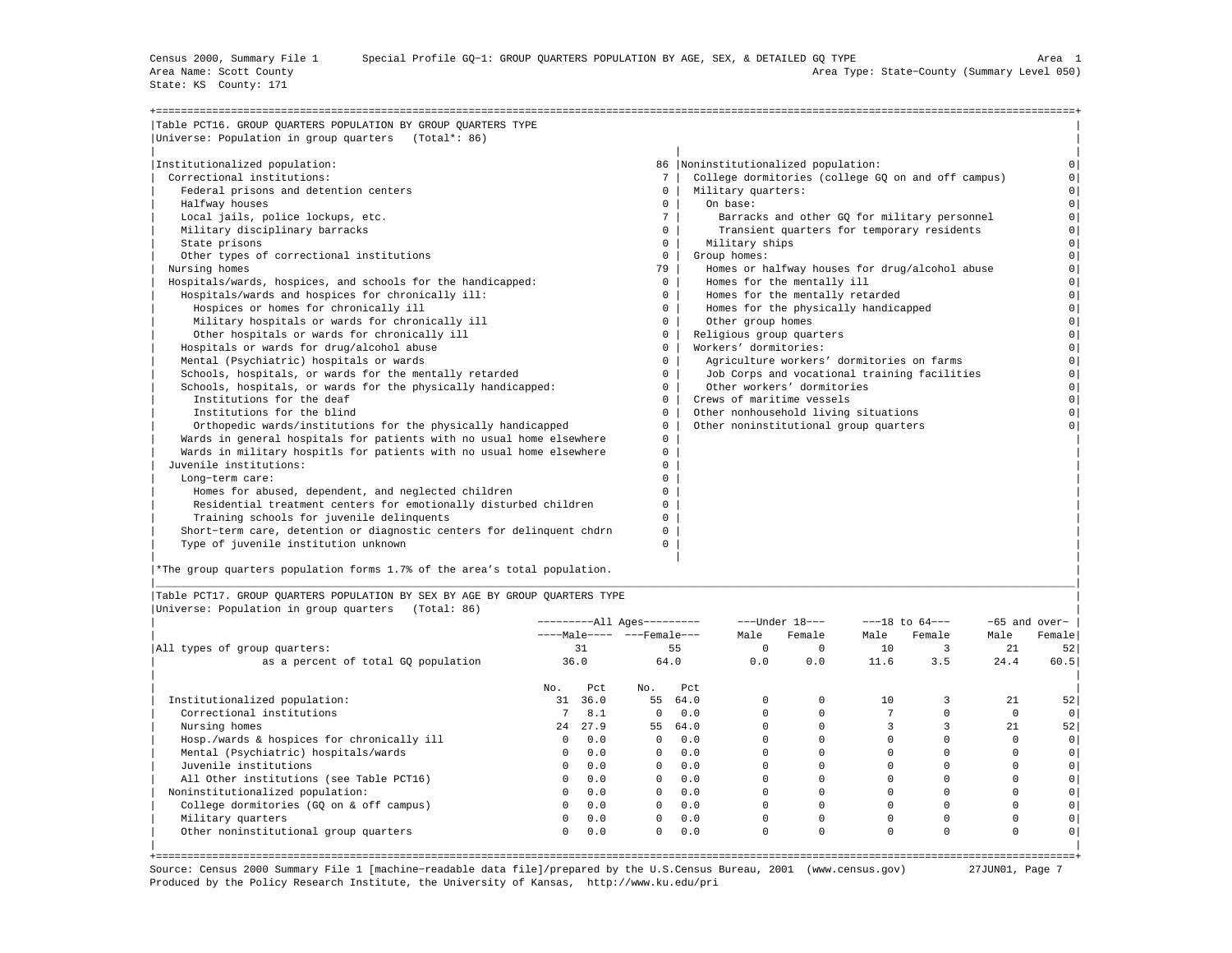Census 2000, Summary File 1 Special Profile GQ−2: GROUP QUARTERS POPULATION BY AGE, SEX & RACE (1ST THREE CATEGORIES) Area 1 Area Name: Scott County Area Type: State−County (Summary Level 050) State: KS County: 171

+===================================================================================================================================================+|Table PCT17A. GROUP QUARTERS POPULATION BY SEX BY AGE BY GROUP QUARTERS TYPE (PERSONS WHO ARE WHITE ALONE) | |Universe: Population in group quarters (85 persons, 1.8% of the total population for this category) |

|                                            |                       |         | $------All Aqes------$ |            |      | ---Under 18--- | $---18$ to $64---$ |        |      | -65 and over-  |
|--------------------------------------------|-----------------------|---------|------------------------|------------|------|----------------|--------------------|--------|------|----------------|
|                                            | $---Male--- - -Frame$ |         |                        |            | Male | Female         | Male               | Female | Male | Female         |
|                                            | No.                   | Pct     | No.                    | Pct        |      |                |                    |        |      |                |
| All types of group quarters:               | 30                    | 35.3    | 55                     | 64.7       |      |                |                    |        | 21   | 521            |
| Institutionalized population:              |                       | 30 35.3 |                        | 55 64.7    |      |                |                    |        | 2.1  | 52             |
| Correctional institutions                  | 6                     | 7.1     | $\Omega$               | 0.0        |      |                |                    |        |      | 0 <sup>1</sup> |
| Nursing homes                              | 2.4                   | 28.2    | 55                     | 64.7       |      |                |                    |        | 2.1  | 52             |
| Hosp./wards & hospices for chronically ill | $\Omega$              | 0.0     | $\Omega$               | 0.0        |      |                |                    |        |      | $\circ$        |
| Mental (Psychiatric) hospitals/wards       | $\Omega$              | 0.0     |                        | $0 \t 0.0$ |      |                |                    |        |      | 0 <sup>1</sup> |
| Juvenile institutions                      | $\Omega$              | 0.0     | $\Omega$               | 0.0        |      |                |                    |        |      |                |
| All Other institutions (see Table PCT16)   | $\Omega$              | 0.0     | $\Omega$               | 0.0        |      |                |                    |        |      |                |
| Noninstitutionalized population:           | $\Omega$              | 0.0     | $\Omega$               | 0.0        |      |                |                    |        |      |                |
| College dormitories (GO on & off campus)   | $\mathbf{0}$          | 0.0     | $\Omega$               | 0.0        |      |                |                    |        |      |                |
| Military quarters                          | $\mathbf{0}$          | 0.0     | $\mathbf{0}$           | 0.0        |      |                |                    |        |      |                |
| Other noninstitutional group quarters      | $\Omega$              | 0.0     | $\Omega$               | 0.0        |      |                | $\Omega$           |        |      |                |

|Table PCT17B. GROUP QUARTERS POPULATION BY SEX BY AGE BY GROUP QUARTERS TYPE (PERSONS WHO ARE BLACK OR AFRICAN−AMERICAN ALONE) | |Universe: Population in group quarters (0 persons, 0.0% of the total population for this category) |

|                                            |                                | ----------All Ages--------- |     |     | ---Under 18--- | $---18$ to $64---$ |      |        | -65 and over- |        |
|--------------------------------------------|--------------------------------|-----------------------------|-----|-----|----------------|--------------------|------|--------|---------------|--------|
|                                            | $---Male--- -  ---$ Female --- |                             |     |     |                | Female             | Male | Female | Male          | Female |
|                                            | No.                            | Pct                         | No. | Pct |                |                    |      |        |               |        |
| All types of group quarters:               |                                |                             |     |     |                |                    |      |        |               |        |
| Institutionalized population:              |                                |                             |     |     |                |                    |      |        |               |        |
| Correctional institutions                  | $\Omega$                       |                             |     |     |                |                    |      |        |               |        |
| Nursing homes                              |                                |                             |     |     |                |                    |      |        |               |        |
| Hosp./wards & hospices for chronically ill |                                |                             |     |     |                |                    |      |        |               |        |
| Mental (Psychiatric) hospitals/wards       |                                |                             |     |     |                |                    |      |        |               |        |
| Juvenile institutions                      |                                |                             |     |     |                |                    |      |        |               |        |
| All Other institutions (see Table PCT16)   |                                |                             |     |     |                |                    |      |        |               |        |
| Noninstitutionalized population:           |                                |                             |     |     |                |                    |      |        |               |        |
| College dormitories (GO on & off campus)   |                                |                             |     |     |                |                    |      |        |               |        |
| Military quarters                          |                                |                             |     |     |                |                    |      |        |               |        |
| Other noninstitutional group quarters      |                                |                             |     |     |                |                    |      |        |               |        |

|\_\_\_\_\_\_\_\_\_\_\_\_\_\_\_\_\_\_\_\_\_\_\_\_\_\_\_\_\_\_\_\_\_\_\_\_\_\_\_\_\_\_\_\_\_\_\_\_\_\_\_\_\_\_\_\_\_\_\_\_\_\_\_\_\_\_\_\_\_\_\_\_\_\_\_\_\_\_\_\_\_\_\_\_\_\_\_\_\_\_\_\_\_\_\_\_\_\_\_\_\_\_\_\_\_\_\_\_\_\_\_\_\_\_\_\_\_\_\_\_\_\_\_\_\_\_\_\_\_\_\_\_\_\_\_\_\_\_\_\_\_\_\_\_\_\_\_|

|Table PCT17H. GROUP QUARTERS POPULATION BY SEX BY AGE BY GROUP QUARTERS TYPE (PERSONS OF ANY RACE WHO ARE HISPANIC OR LATINO) | |Universe: Population in group quarters (1 persons, 0.3% of the total population for this category) |

|                                            |                       | ----------All Ages--------- |              |      |      | ---Under 18--- | $---18$ to $64---$ |        | $-65$ and over- |        |
|--------------------------------------------|-----------------------|-----------------------------|--------------|------|------|----------------|--------------------|--------|-----------------|--------|
|                                            | $---Male--- - -Frame$ |                             |              |      | Male | Female         | Male               | Female | Male            | Female |
|                                            | No.                   | Pct.                        | No.          | Pct. |      |                |                    |        |                 |        |
| All types of group quarters:               |                       | 1 100.0                     | $\mathbf{0}$ | 0.0  |      |                |                    |        |                 |        |
| Institutionalized population:              |                       | 1 100.0                     | $\Omega$     | 0.0  |      |                |                    |        |                 |        |
| Correctional institutions                  |                       | 1 100.0                     | $\Omega$     | 0.0  |      |                |                    |        |                 |        |
| Nursing homes                              | $\Omega$              | 0.0                         | $\Omega$     | 0.0  |      |                |                    |        |                 |        |
| Hosp./wards & hospices for chronically ill | $\Omega$              | 0.0                         | $\circ$      | 0.0  |      |                |                    |        |                 |        |
| Mental (Psychiatric) hospitals/wards       | $\Omega$              | 0.0                         | $\Omega$     | 0.0  |      |                |                    |        |                 |        |
| Juvenile institutions                      | $\Omega$              | 0.0                         | $\Omega$     | 0.0  |      |                |                    |        |                 |        |
| All Other institutions (see Table PCT16)   | $\Omega$              | 0.0                         | $\Omega$     | 0.0  |      |                |                    |        |                 |        |
| Noninstitutionalized population:           | $\Omega$              | 0.0                         | $\Omega$     | 0.0  |      |                |                    |        |                 |        |
| College dormitories (GQ on & off campus)   |                       | 0.0                         | $\mathbf{0}$ | 0.0  |      |                |                    |        |                 |        |
| Military quarters                          | $\Omega$              | 0.0                         | $\Omega$     | 0.0  |      |                |                    |        |                 |        |
| Other noninstitutional group quarters      | $\mathbf{0}$          | 0.0                         | $\Omega$     | 0.0  |      |                |                    |        |                 |        |

Source: Census 2000 Summary File 1 [machine−readable data file]/prepared by the U.S.Census Bureau, 2001 (www.census.gov) 27JUN01, Page 8 Produced by the Policy Research Institute, the University of Kansas, http://www.ku.edu/pri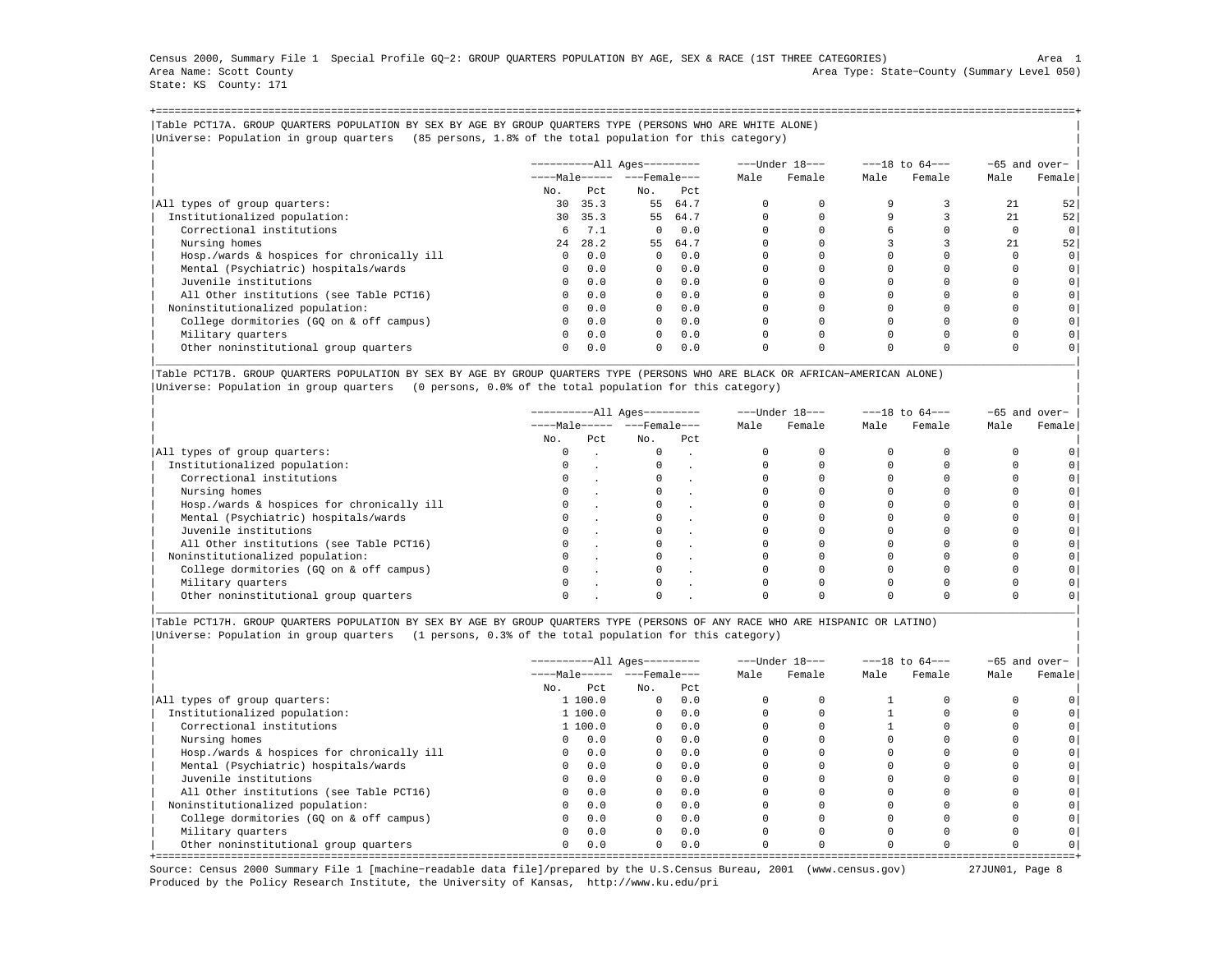Census 2000, Summary File 1 Special Profile GQ−3: GROUP QUARTERS POPULATION BY AGE, SEX & RACE (NEXT THREE CATEGORIES) Area 1 Area Name: Scott County Area Type: State−County (Summary Level 050) State: KS County: 171

+===================================================================================================================================================+|Table PCT17D. GROUP QUARTERS POPULATION BY SEX BY AGE BY GROUP QUARTERS TYPE (PERSONS WHO ARE ASIAN ALONE) | |Universe: Population in group quarters (0 persons, 0.0% of the total population for this category) |

|                                            |     |     | $------All Aqes------$  |     |      | ---Under 18--- | $---18$ to $64---$ |        | -65 and over- |         |
|--------------------------------------------|-----|-----|-------------------------|-----|------|----------------|--------------------|--------|---------------|---------|
|                                            |     |     | $---Male--- - - Female$ |     | Male | Female         | Male               | Female | Male          | Female  |
|                                            | No. | Pct | No.                     | Pct |      |                |                    |        |               |         |
| All types of group quarters:               |     |     | $\mathbf{0}$            |     |      |                |                    |        |               |         |
| Institutionalized population:              |     |     |                         |     |      |                |                    |        |               |         |
| Correctional institutions                  |     |     |                         |     |      |                |                    |        |               | $\circ$ |
| Nursing homes                              |     |     |                         |     |      |                |                    |        |               |         |
| Hosp./wards & hospices for chronically ill |     |     |                         |     |      |                |                    |        |               | $\circ$ |
| Mental (Psychiatric) hospitals/wards       |     |     |                         |     |      |                |                    |        |               | $\circ$ |
| Juvenile institutions                      |     |     |                         |     |      |                |                    |        |               | $\circ$ |
| All Other institutions (see Table PCT16)   |     |     |                         |     |      |                |                    |        |               |         |
| Noninstitutionalized population:           |     |     |                         |     |      |                |                    |        |               | $\circ$ |
| College dormitories (GO on & off campus)   |     |     |                         |     |      |                |                    |        |               | $\circ$ |
| Military quarters                          |     |     | $\Omega$                |     |      |                |                    |        |               |         |
| Other noninstitutional group quarters      |     |     |                         |     |      |                |                    |        |               |         |

|Table PCT17C. GROUP QUARTERS POPULATION BY SEX BY AGE BY GROUP QUARTERS TYPE (PERSONS WHO ARE AMERICAN INDIAN AND ALASKA NATIVE ALONE) | |Universe: Population in group quarters (0 persons, 0.0% of the total population for this category) |

|                                            |          |     | ----------All Ages--------- |                                | ---Under 18--- |                | $---18$ to $64---$ |        | $-65$ and over- |        |
|--------------------------------------------|----------|-----|-----------------------------|--------------------------------|----------------|----------------|--------------------|--------|-----------------|--------|
|                                            |          |     |                             | $---Male--- -  ---$ Female --- |                | Male<br>Female | Male               | Female | Male            | Female |
|                                            | No.      | Pct | No.                         | Pct                            |                |                |                    |        |                 |        |
| All types of group quarters:               | 0        |     | $\mathbf{0}$                | $\sim$                         |                |                |                    |        |                 |        |
| Institutionalized population:              | 0        |     |                             |                                |                |                |                    |        |                 |        |
| Correctional institutions                  | $\Omega$ |     |                             |                                |                |                |                    |        |                 |        |
| Nursing homes                              |          |     |                             |                                |                |                |                    |        |                 |        |
| Hosp./wards & hospices for chronically ill |          |     |                             |                                |                |                |                    |        |                 |        |
| Mental (Psychiatric) hospitals/wards       |          |     |                             |                                |                |                |                    |        |                 |        |
| Juvenile institutions                      | $\Omega$ |     |                             |                                |                |                |                    |        |                 |        |
| All Other institutions (see Table PCT16)   |          |     |                             |                                |                |                |                    |        |                 |        |
| Noninstitutionalized population:           |          |     |                             |                                |                |                |                    |        |                 |        |
| College dormitories (GQ on & off campus)   |          |     |                             |                                |                |                |                    |        |                 |        |
| Military quarters                          | $\Omega$ |     |                             |                                |                |                |                    |        |                 |        |
| Other noninstitutional group quarters      |          |     |                             |                                |                |                |                    |        |                 |        |

|Table PCT17E. GROUP QUARTERS POPULATION BY SEX BY AGE BY GROUP QUARTERS TYPE (PERSONS WHO ARE NATIVE HAWAIIAN AND OTHER PACIFIC ISLANDER ALONE) | |Universe: Population in group quarters (0 persons, .% of the total population for this category) |

|                                            |          |      | ----------All Ages---------  |     |      | ---Under 18--- |      | $---18$ to $64---$ | -65 and over- |        |
|--------------------------------------------|----------|------|------------------------------|-----|------|----------------|------|--------------------|---------------|--------|
|                                            |          |      | $---Male--- - - - Female---$ |     | Male | Female         | Male | Female             | Male          | Female |
|                                            | No.      | Pct. | No.                          | Pct |      |                |      |                    |               |        |
| All types of group quarters:               | 0        |      | $\Omega$                     |     |      |                |      |                    |               |        |
| Institutionalized population:              | $\Omega$ |      |                              |     |      |                |      |                    |               |        |
| Correctional institutions                  |          |      |                              |     |      |                |      |                    |               |        |
| Nursing homes                              |          |      |                              |     |      |                |      |                    |               |        |
| Hosp./wards & hospices for chronically ill | $\Omega$ |      |                              |     |      |                |      |                    |               |        |
| Mental (Psychiatric) hospitals/wards       | 0        |      |                              |     |      |                |      |                    |               |        |
| Juvenile institutions                      |          |      |                              |     |      |                |      |                    |               |        |
| All Other institutions (see Table PCT16)   |          |      |                              |     |      |                |      |                    |               |        |
| Noninstitutionalized population:           | $\Omega$ |      |                              |     |      |                |      |                    |               |        |
| College dormitories (GQ on & off campus)   |          |      |                              |     |      |                |      |                    |               |        |
| Military quarters                          |          |      |                              |     |      |                |      |                    |               |        |
| Other noninstitutional group quarters      | $\Omega$ |      | $\Omega$                     |     |      |                |      |                    |               |        |

Source: Census 2000 Summary File 1 [machine−readable data file]/prepared by the U.S.Census Bureau, 2001 (www.census.gov) 27JUN01, Page 9 Produced by the Policy Research Institute, the University of Kansas, http://www.ku.edu/pri